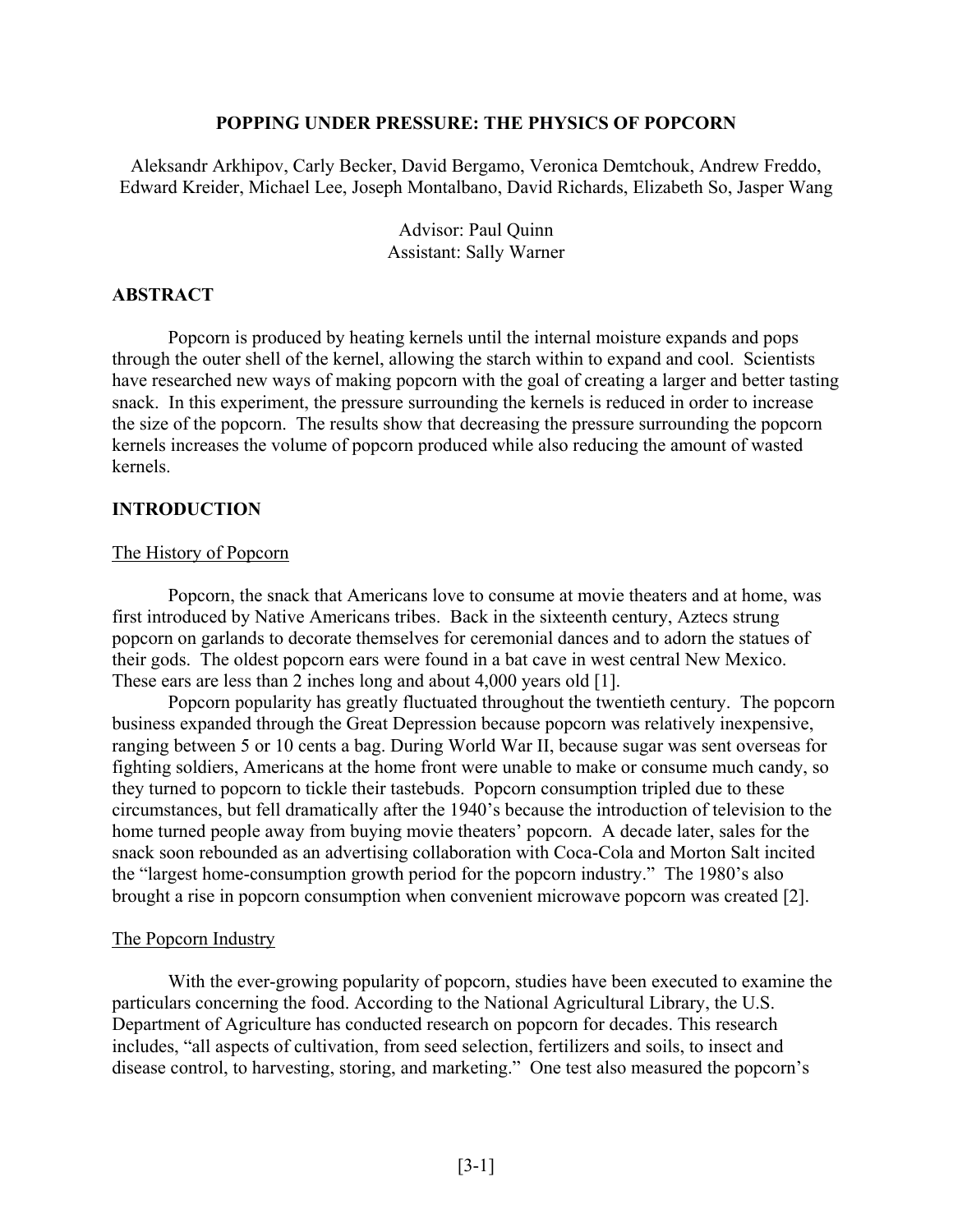expansibility, because a higher volume ratio of popped corn to kernels is usually sought after by industry and consumers [2].

Popcorn is proven to be one of the most wholesome and economically proven foods available. Recent statistics show that [4], Americans consume nearly 17 billion quarts of popcorn every year. This statistic equates that an individual eats approximately 54 quarts annually. Nevertheless, Americans seem to overlook that in the past decade, 10-12% of heated kernels or almost one million popcorn kernels remain unpopped and are wasted [4]. The money that could be saved if the popcorn industry used a more efficient method would be extremely beneficial. Since the popcorn industry mass produces popcorn by mass and sells it by the volume, a new method of popping that increases the volume of popped kernels would be an improvement for the industry. The goal of our project is to find a way to decrease the unpopped kernels and increase volume.

The following three parameters set by the food industry are used to analyze popcorn data

 $\sigma$  = <u>total popped volume (cm<sup>3</sup>)</u> original sample weight (g)

 $\pi$  = the total popped volume (cm<sup>3</sup>) number of popped kernels

 $\omega$  = the number of unpopped kernels original number of kernels

The industry sorts through the kernels to take out any mutant-kernels that are small or abnormally shaped before popping during laboratory testing. In doing this, the industry tries to remove any chance of unpopped popcorn, although they rarely completely remove this occurrence. Industry puts the popcorn kernels under ideal conditions when performing tests. The maximum expansion volume of a popcorn kernel, known as  $\sigma$ , was observed at 45 cm<sup>3</sup>/gm.  $\pi$ , which is the measurement of flake size measured in cm<sup>3</sup> per kernel, reaches its maximum value at 8 cm<sup>3</sup> per kernel. Under normal conditions, in a microwave or air popper, the average for  $\sigma$  is observed to be between 36 and 40 cm<sup>3</sup>/gm, which is much lower than the maximum size observed in the laboratories. The average for  $\pi$  is also much lower than the maximum seen in the ideal laboratory conditions. This average is detected to be between 5 and 7 cm<sup>3</sup> per kernel.

# **THE SCIENCE OF POPCORN**

## The Physics of Popcorn

Three elements of the kernel make the production of this popular snack possible. These include: moisture and starch inside the kernel and the pericarp of the kernel, as shown in Figure 1 [7].

Moisture is extremely important to a popcorn kernel, and unless the percentage of moisture in the kernel is just right (a moisture content of 16-20 %) the small-scale explosion of the kernel will not occur [7]. The kernel's shell allows for the moisture to expand and increase internal pressure without leaking out. When the kernels are heated, the corn shell acts like a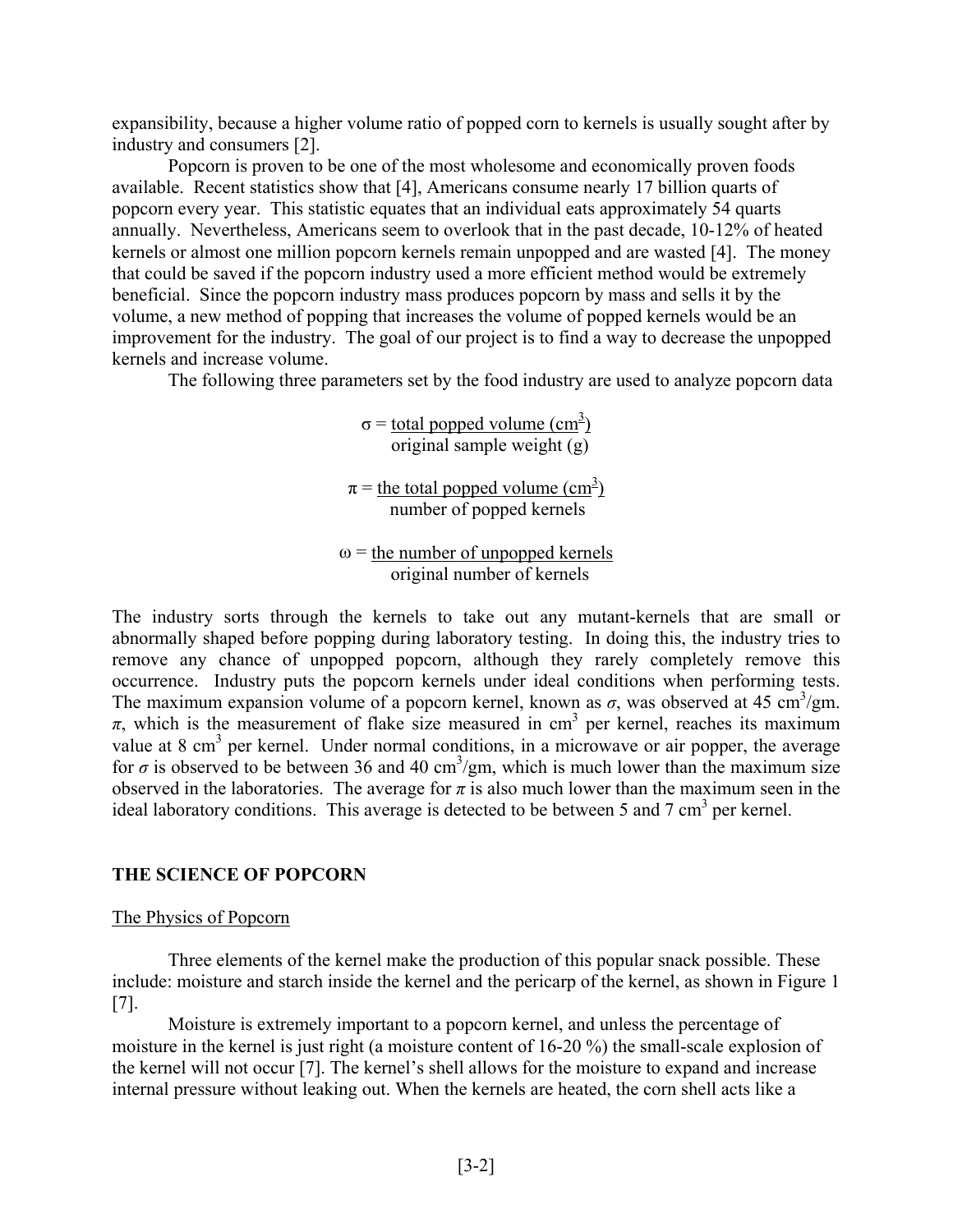pressure cooker that locks moisture inside the kernel. By heating the kernels, the moisture within the hard shell of the kernel also heats up. The heated moisture leads to a pressure buildup [8], as the moisture tries to escape [6]. If there is enough pressure inside the kernel, its outer shell gives way, and the kernel explodes, allowing most of the super-heated water to turn to steam. This sudden mass transition from liquid to steam also cools the kernel, which is why it does not burn immediately after popping [5]. The starch within the hard shell of the kernel also plays its role. As the steam inside the kernel breaks through the shell, the starch inside the kernel does not actually explode. Instead, these gelatinized starch granules expand into thin, jelly-like bubbles. Neighboring bubbles fuse together and solidify, forming a three-dimensional network much like a sink full of soapsuds. This then cools to become the white fluffy solid we eat [7].

Errors in the production process will also have an effect on the end product. It is necessary to have maximal distribution of heat throughout the corn before the explosion. If the heat is too low, the steam can leak out slowly, resulting in a less 'light' kernel. If the heat is too high or is unevenly distributed, only a portion of the kernel will be hot enough to pop, resulting in a partially popped kernel [5].



#### The Thermodynamics of Popcorn

An important part in the development of our model for popping a kernel of popcorn was the incorporation of thermodynamics. This field of physics involves macroscopic properties of materials, such as heat, pressure, and temperature. The topics of most interest to us were heat transfer and expansion, since the kernel expands as it pops.

We made the assumption that the water vapor inside the kernel prior to popping behaves as an ideal gas. The temperature of such a gas can be found using the ideal gas law,

$$
PV = nRT \tag{1}
$$

where *P* is the pressure of the gas, *V* is its volume, *n* is the number of moles of gas molecules, *R* is the gas constant, and *T* is the temperature of the gas.

As seen with the ideal gas law, the state of a gas is determined by three factors: pressure, temperature, and volume. Changing any or all of these variables will change the state of the gas through some process. An adiabatic process is one in which no work is done on or by the system. An adiabatic process is the most appropriate model for the kernel's expansion, since the actual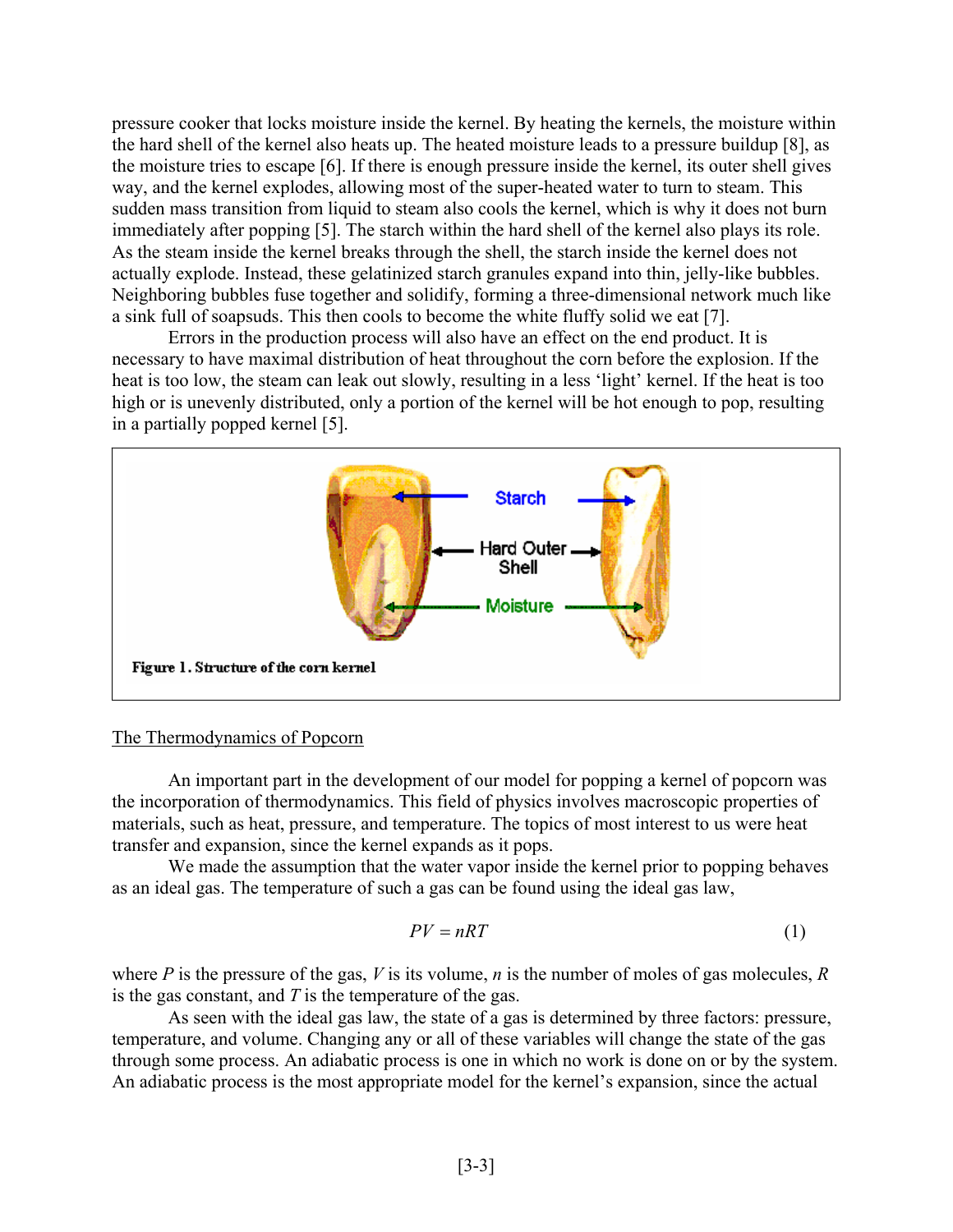pop is quick. In this type of process, there is no heat exchange between the system and the surroundings during the process.

The first law of thermodynamics essentially states that no energy can be created or destroyed. In the general case, this equation can be expressed as the following

$$
\Delta U = Q + W \tag{2}
$$

where *∆U* is the change in internal energy, *Q* is the energy in the system, and *W* is the work done on (or by) the system. In an adiabatic expansion  $Q = 0$  so  $\Delta U = W$ . Even though there is no heat exchange, the temperature of the gas will decrease if it expands.

There is an equation that describes the change in states of an adiabatic expansion. This equation is given by

$$
P_0V_0^{\ \gamma} = P_fV_f^{\ \gamma} \tag{3}
$$

where  $\gamma = C_p / C_v$  is the ratio of specific heats at constant pressure and volume.  $P_o$  and  $V_o$  are the pressure and volume the instant before the kernel pops, while  $P_f$  and  $V_f$  are the pressure and volume the instant after it pops. This equation can be derived as follows. First, for any process, the work done on the system is equivalent to

$$
W = -\int P dV \tag{4}
$$

Additionally, for an ideal gas, the total internal energy is

$$
U = \int C_v dT \tag{5}
$$

Since  $U = W$  for an adiabatic expansion, we can set the integral of (4) and (5) equal to each other, resulting in

$$
C_v dT = -P dV \tag{6}
$$

From Eq. 1, we can replace *P* with *nRT/V*. Separating the variables and integrating both sides, we obtain

$$
C_{v} \ln\left(\frac{T_{f}}{T_{0}}\right) = -nR \ln\left(\frac{V_{f}}{V_{0}}\right). \tag{7}
$$

If we use

$$
\gamma = \frac{C_v + R}{C_v} \tag{8}
$$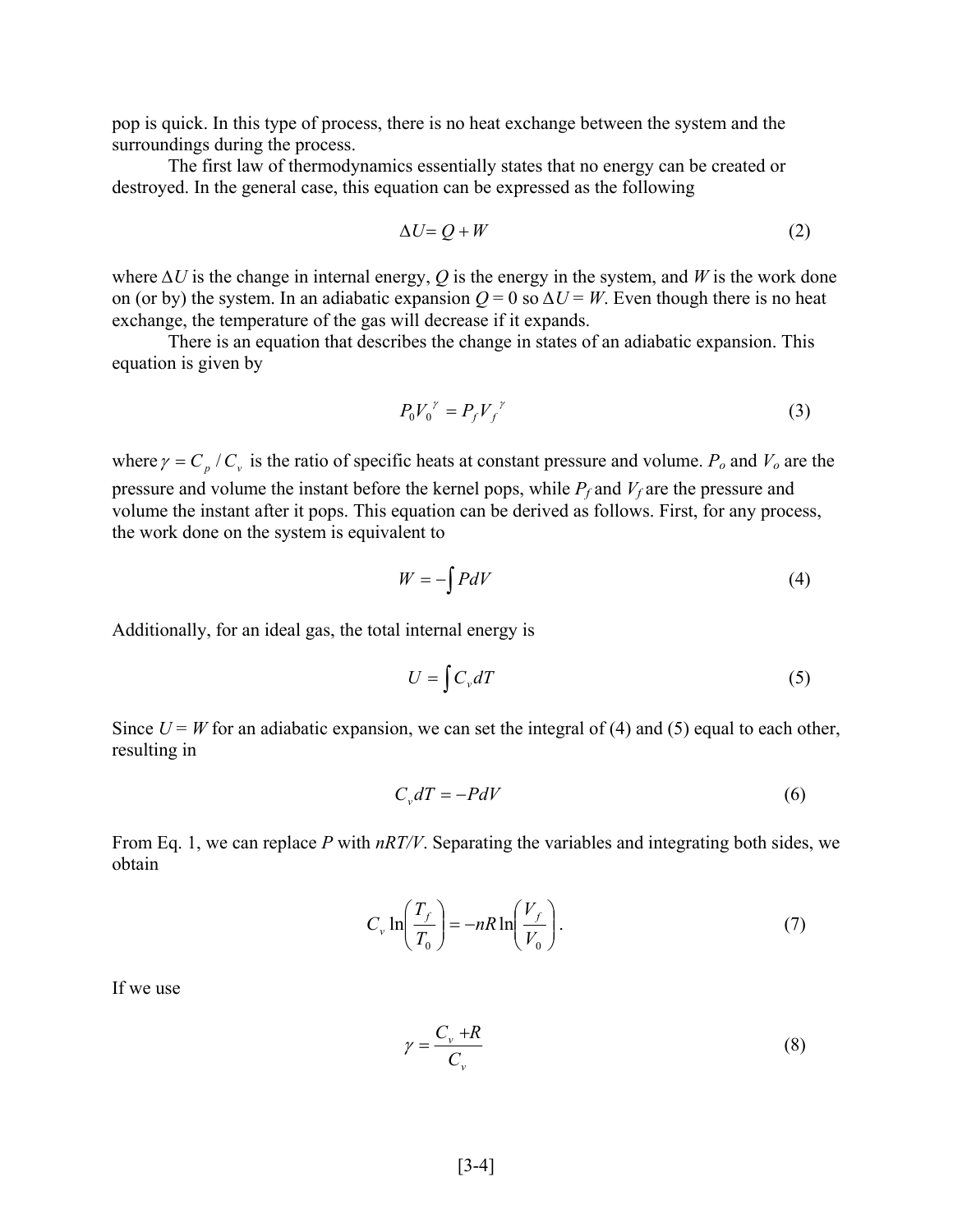we can rearrange (7) to obtain (3) [9]. Since the final volume is what we are concerned with for this project, we solved for  $V_f$ . Our final equation for this was:

$$
V_f = \left(\frac{P_0}{P_f}\right)^{\frac{1}{r}} V_0 \tag{9}
$$

With this equation, we now know how to increase the volume of the popcorn. The final pressure is the pressure surrounding the popcorn. If we lower the pressure outside the kernel, we will increase the final volume. Therefore, popping the kernels in a vacuum will lower the final pressure, increasing the final volume of the popped corn.

Our next goal was to derive a model of the expanding corn that related its radius to its thermodynamic properties at any given time. We start with a differential equation for the expanding radius of the popcorn as a function of time and used Euler's method to numerically determine the solution.

Our model used the following assumptions:

- (a) popcorn is spherical during its entire expansion,
- (b) the expansion is rapid enough to be considered adiabatic.

The velocity of the expanding outer shell  $v_n$  is the time derivative of the radius *R* and is related to the pressure *P* of the inside of the popcorn using the equations

$$
v_n = \frac{dR}{dt} \quad \text{and} \quad v_n = \kappa (P - P_{out}), \tag{10}
$$

where  $P_{out}$  is the pressure of the inside of the pot in which the popcorn is popped and  $\kappa$  is a proportionality constant.

The spherical idealization of the popcorn relates the volume and the radius by

$$
V = \frac{4}{3}\pi R^3\tag{11}
$$

We now use the thermodynamic identity for the adiabatic expansion

$$
PV^{\gamma} = C \tag{12}
$$

in which *C* is a constant to relate the pressure and volume of the popcorn at any point during its expansion.

We then work with Eq. 9 through Eq. 12 to find a differential equation for *R*. First, we used (11) to substitute for *V* into (12) and solved the result for *P*: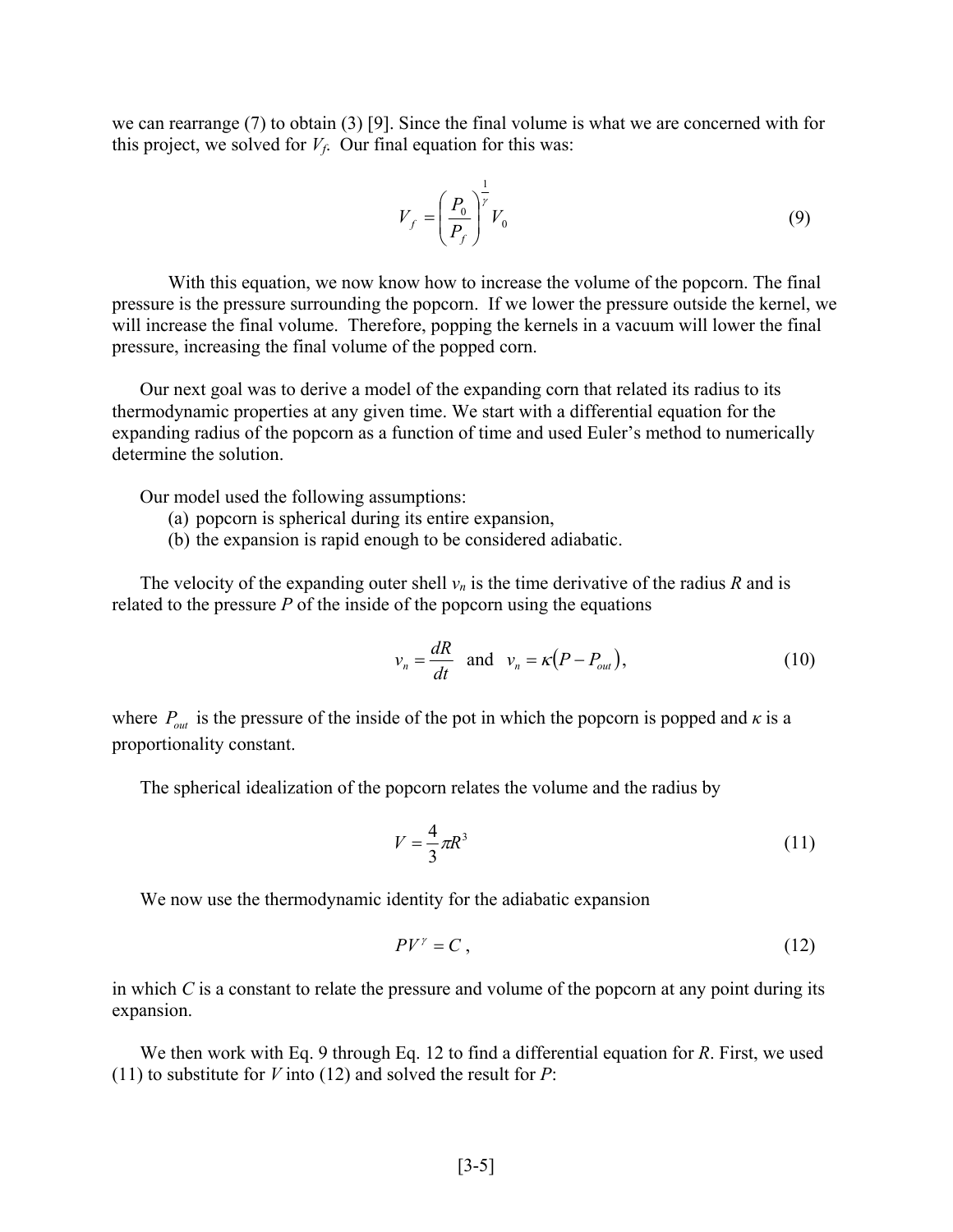$$
P = \frac{C}{\left(\frac{4}{3}\pi R^3\right)^{\gamma}},\tag{13}
$$

Lastly, we substituted (10) and (13) into (10) to get the differential equation in *R*

$$
\frac{dR}{dt} = \kappa \left( \frac{C}{\left(\frac{4}{3}\pi R^3\right)^{\gamma}} - P_{out} \right)
$$
 (14)

This differential equation cannot be solved analytically. We investigated simplifying (13) by applying the approximation  $P_{out} = 0$ , which appears to be a reasonable estimate since the pressure of the inside of the pot is very small compared to  $P_i$ , the kernel's yield pressure. Under this assumption, (14) reduces to

$$
\frac{dR}{dt} = \frac{\kappa C}{\left(\frac{4}{3}\pi R^3\right)^{\gamma}},\tag{15}
$$

which can be solved analytically using separation of variables to yield

$$
R^{3\gamma+1} = \kappa C \frac{3\gamma+1}{\left(\frac{4}{3}\pi\right)^{\gamma}} t \,. \tag{16}
$$

Eq. 16 predicts that if the external pressure is zero, the radius of the popcorn tends towards infinity, since there is no pressure to resist the popcorn's growth. This model is inaccurate for large times because real popcorn, of course, does not grow infinitely large as *t* gets infinitely large.

An accurate prediction of the popcorn's final size can be found by returning to the original Eq. 14 and expressing the final radius  $R_f$  as a function of  $P_{out}$ . The radius of the popcorn converges to the value  $R_f$  at which no further change in radius occurs, when  $\frac{dR}{dt} = 0$  $\frac{dR}{dt} = 0$ . Substituting this into (14) yields

$$
0 = \kappa \left( \frac{C}{\left(\frac{4}{3}\pi R_f^3\right)^{\gamma}} - P_{out} \right), \qquad (17)
$$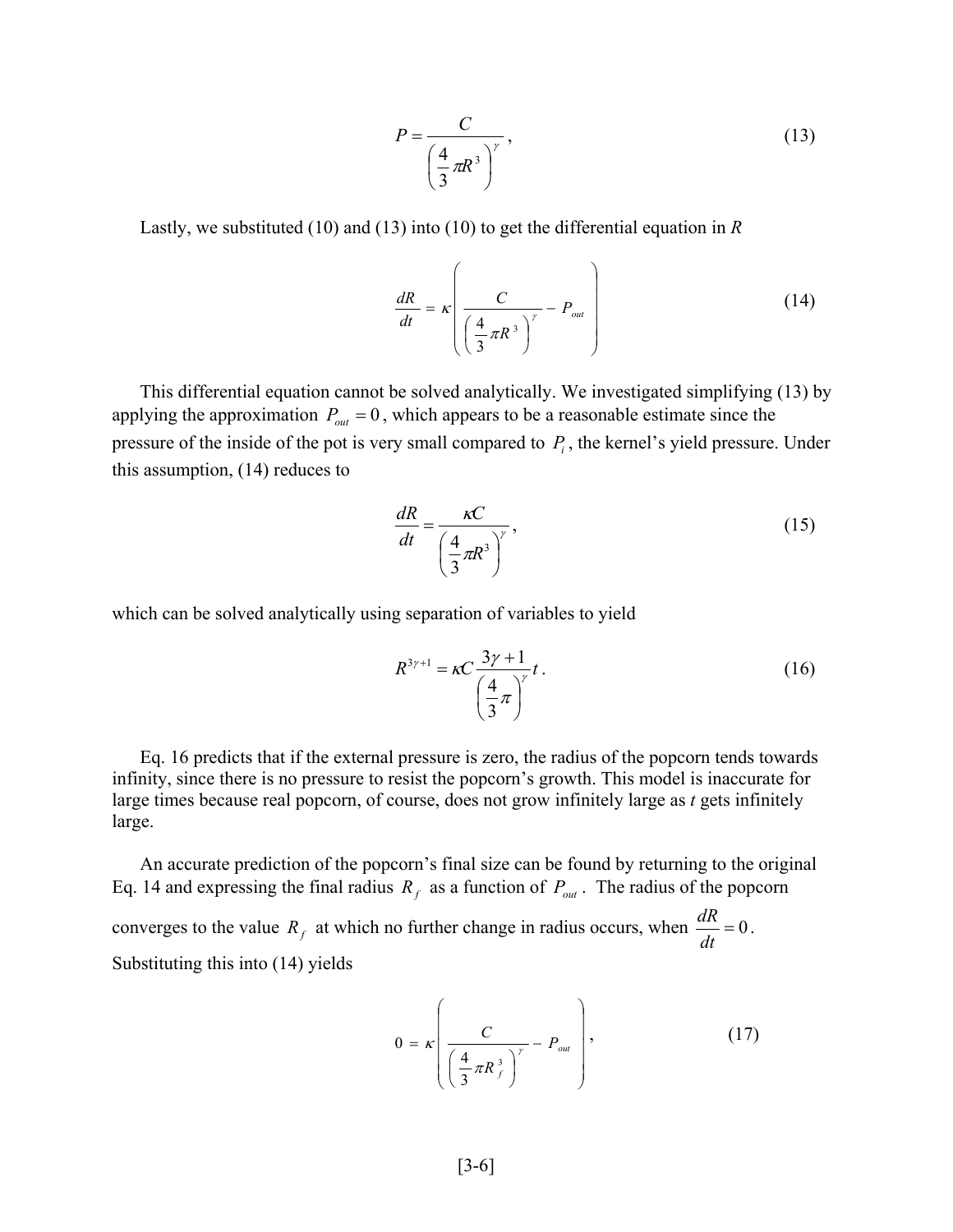which we algebraically solve for  $R_f$  to obtain

$$
R_f = \left(\frac{C}{P_{out}}\right)^{\frac{1}{3\gamma}} \left(\frac{3}{4\pi}\right)^{\frac{1}{3}}.
$$
\n(18)

In order for us to calculate the final radius, it was necessary to determine the constant *C*. To do so, we applied the thermodynamic identity (3) to the state after the popcorn has just popped, yielding

$$
P_f V_f^{\gamma} = C \,. \tag{19}
$$

We approximated the constant  $\gamma$  for the inside of the popcorn as that of water vapor which is expanding,  $\gamma = 1.3$ .

To find the volume  $V_f$  of a popped piece of corn, we filled a graduated cylinder with sand and noted the displacement shown when popcorn was put into the graduated cylinder before pouring in the sand. We repeated this for five different popped pieces and found an average value of  $V_f = 5.3$  mL =  $5.3 \times 10^{-6}$  m<sup>3</sup>.

Based on these measurements,

$$
C = P_f V_f^{\gamma} = 3377 \times (5.3 \times 10^{-6})^{1.3} = 4.678 \times 10^{-4} \text{ Pa} \cdot \text{m},\tag{20}
$$

giving

$$
R_{f} = \left(\frac{C}{P_{out}}\right)^{\frac{1}{3\gamma}} \left(\frac{3}{4\pi}\right)^{\frac{1}{3}} = \left(\frac{4.678 \times 10^{-4}}{P_{out}}\right)^{\frac{1}{3.9}} (0.2387)^{\frac{1}{3}} = \frac{0.0869}{P_{out}^{0.256}} \text{ m}
$$
 (21)

The predicted relationships of  $V_f$  and  $R_f$  as a function of  $P_{out}$  are shown in Fig. 2. As expected, lowering the pressure of the container in which the popcorn is popped causes an increase in the popcorn's final volume.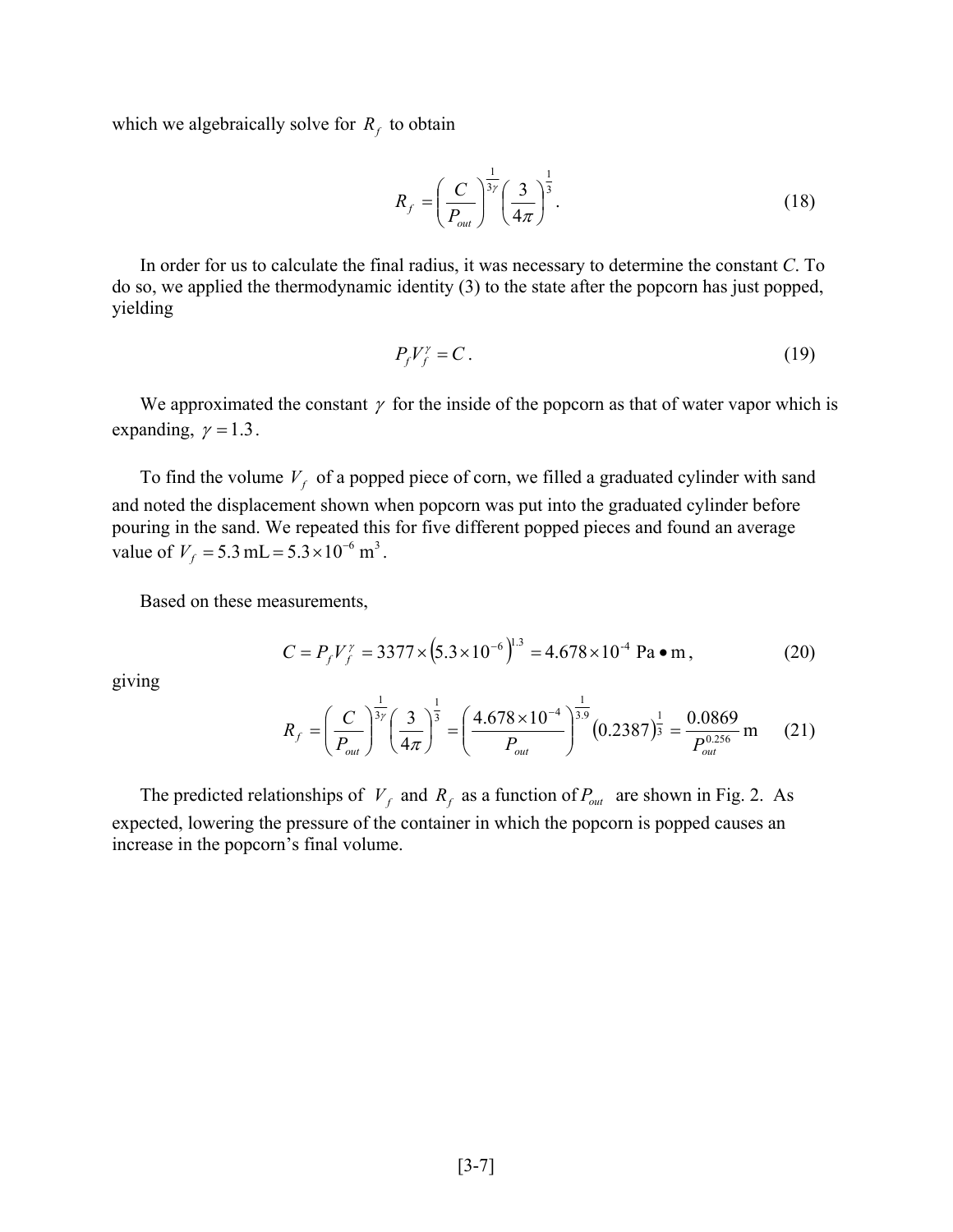



Having found the theoretical maximum radius of the popcorn, we continued by finding a numerical model for the radius at any point in the time during the expansion. To do this, we chose to use Euler's method, a first-order algorithm used for finding numerical solutions to differential equations. In order to apply this method, we first linearized the differential Eq. 14 into the form

$$
R(t + \Delta t) = R(t) + \Delta t \frac{dR}{dt}
$$
\n(22)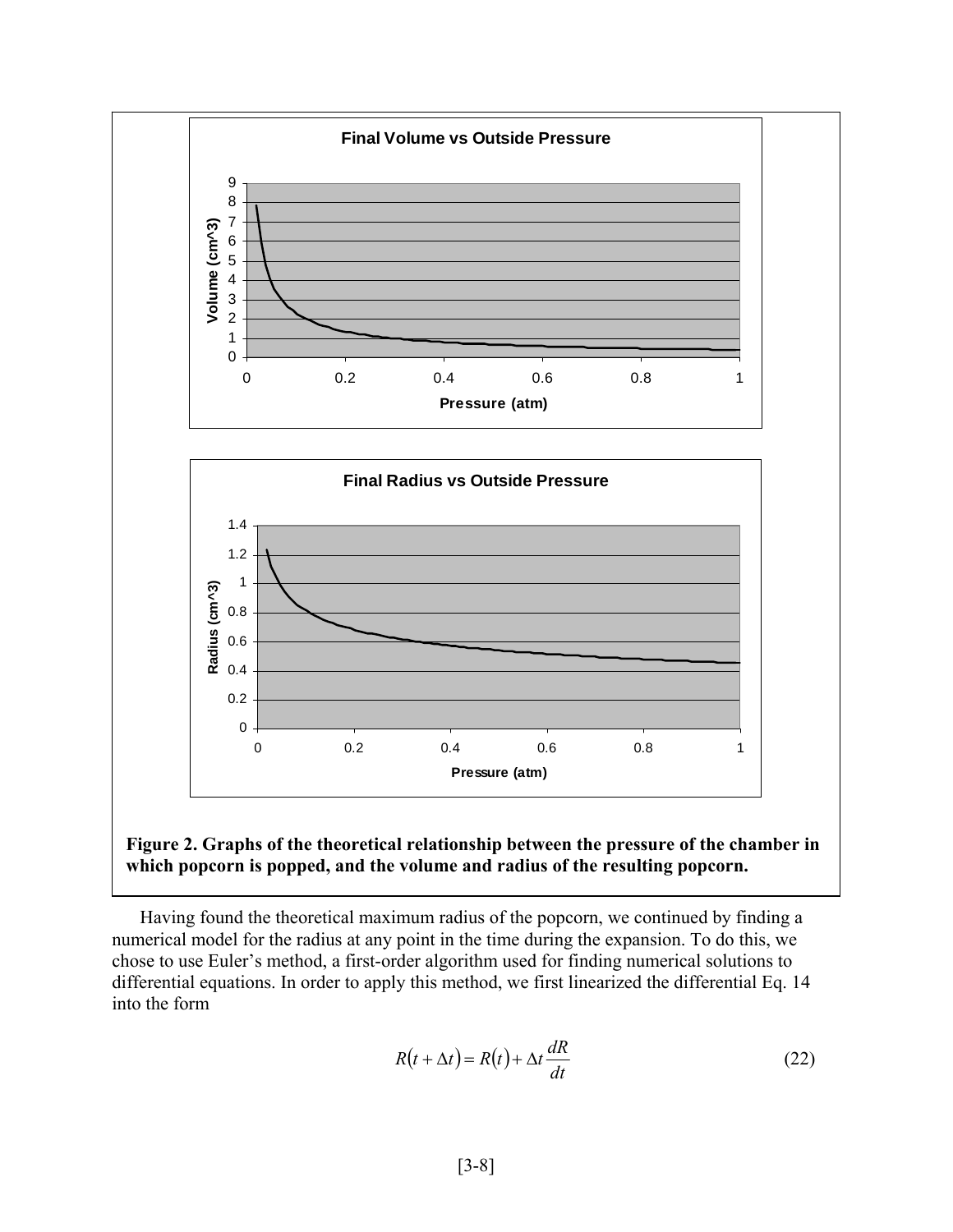Substituting  $\frac{dR}{dt}$  from (14) gives the expression

$$
R(t + \Delta t) = R(t) + \Delta t \kappa \left( \frac{C}{\left(\frac{4}{3}\pi R^3\right)^{\gamma}} - P_{out} \right)
$$
 (23)

To continue with the analysis, it was necessary to use the numerical estimates for all the relevant constants found previously. The expansion coefficient  $\kappa$ , however would have been difficult to determine experimentally. We overcame this problem by assuming  $\kappa = 1$  m/(s • Pa) and using an appropriate adjustment in timescale.

We also needed to determine the starting radius *R*(0), which would be the starting value for the iteration. To do so, we used a caliper to measure the diameter of a ten different kernels of popcorn five different ways. We found half the average of all the values which gave our estimate,  $R(0) = 0.0031815 \,\text{m}$ .

We used  $P_{out} = \frac{1}{20}$  atm = 3.38 × 10<sup>'</sup> atm 30  $P_{out} = \frac{1}{20}$  atm = 3.38 × 10<sup>3</sup> atm as the outside pressure, since that was the vacuum pressure at which we tested our popcorn.

So, plugging in values for the constants in Eq. 23, we have found an equation for obtaining the solution

$$
R(t + \Delta t) = R(t) + \Delta t \left( \frac{4.678 \times 10^{-4}}{\left(\frac{4}{3}\pi R^3\right)^{1.3}} - 3.38 \times 10^3 \right). \tag{24}
$$

We ran 3,118 loops of the iteration for Euler's Method on Microsoft Excel. Experimenting with different intervals for  $\Delta t$ , we found that  $\Delta t = 1 \times 10^{-9}$  was effective in generating the function. Note that the value  $\Delta t = 1 \times 10^{-9}$  does not correspond to 10<sup>-9</sup> seconds, since we had made the timescale arbitrary in order to eliminate  $\kappa$  from the equation.

Plotting the 3,118 data points in the program Graphical Analysis, it was evident that the function  $R(t)$  was convergent, and the value of the convergence appeared to be the predicted final radius of 0.01082 m. We used the program to fit a curve of the form  $R(t) = A - Be^{-Ct}$  to the data, and the result was an accurate fit with parameters  $A = 0.0106$  m,  $B = 0.00478$  m,  $C = 2.69 \times 10^6$  s<sup>-1</sup> and root-mean-square error *RMSE* = 0.000173. The curve fit converges to the value  $R = A = 0.0106$  m. The plot of the data points with the curve fit  $R(t)$  is shown in Figure 3.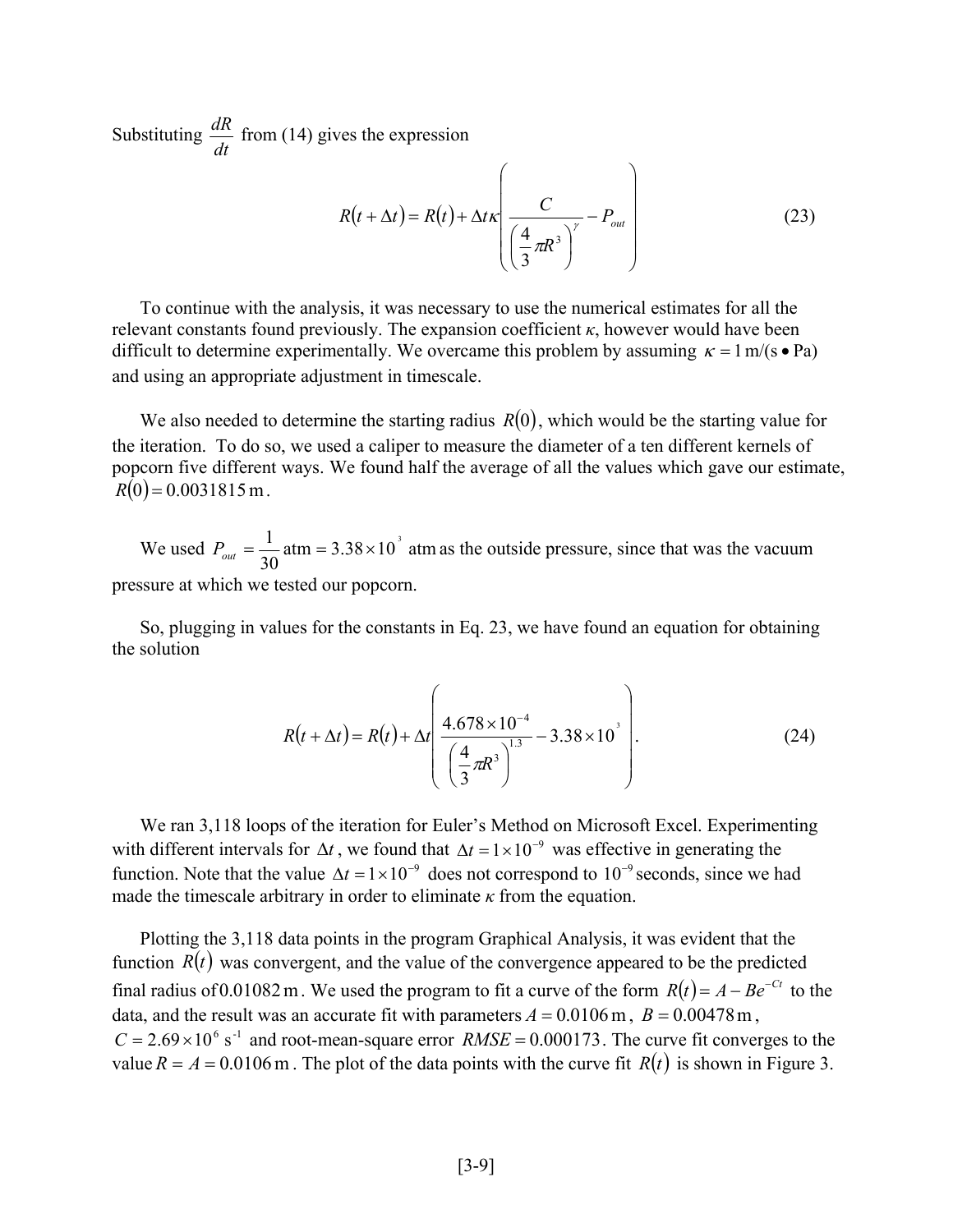

# **METHODS AND MATERIALS**

## Description of Apparatuses

In order to test the thermodynamic effects of pressure on  $\sigma$ ,  $\pi$ , and  $\omega$ , a standard pressure cooker and a household microwave oven were utilized for research purposes. Throughout the experiment, the apparatuses facilitated the adiabatic expansion of the popcorn kernels, producing popcorn through methods somewhat comparable to industrial processes. When attempting to increase the volume of popped kernels, a vacuum pump was utilized to create an environment in which the popcorn kernels could expand in decreased pressure as shown in Fig. 4.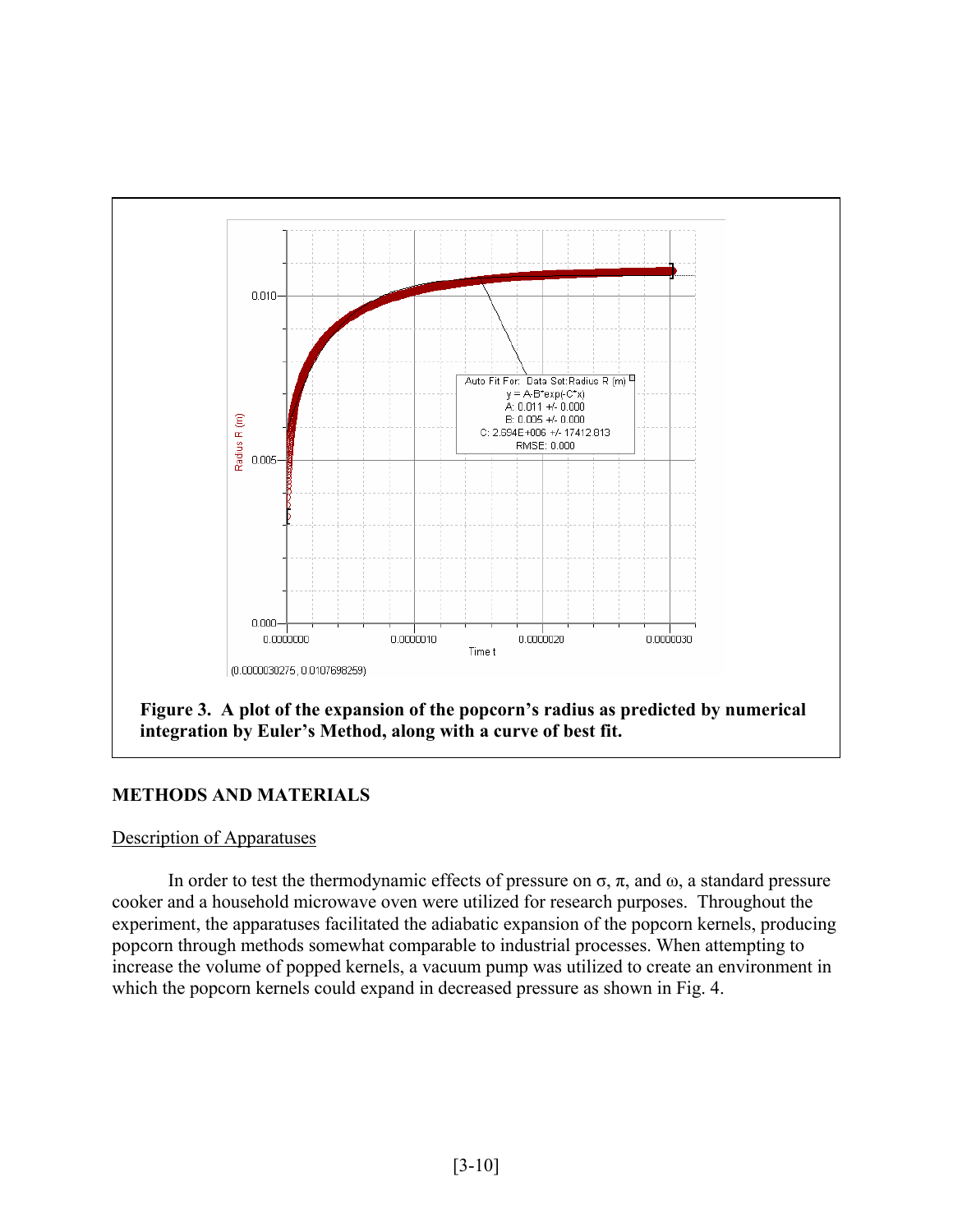

Popcorn kernels were placed in the metal pressure cooker and were heated with a hot plate that on average reached a temperature of  $210^{\circ}$ C as measured with a thermometer attached to the side of the pot. A vacuum pump attached to the lid of the pot worked to remove the air inside the apparatus. The pressure was determined with a pressure gauge and could be released slowly with a shut-off valve. The experiment progressed at predetermined pressures, ranging from 1 to 1/30 of an atmosphere.

More specifically, the apparatus utilized in the experiment to reduce pressure was a rod and crank pump. The rod and crank pump worked by trapping escaped water vapor and air into the fluid, decreasing the pressure in an efficient manner [10]. Also, after initial tests, it was observed that kernels inside the apparatus were heated unevenly along the bottom of the pot. Thus, in some experiments, a wire mesh platform was placed inside the pot to distribute heat uniformly to the kernels.

At home, people typically make popcorn inside of store-bought bags placed inside microwaves for specific amounts of time. The microwave oven used in the popcorn experiment was one conventional to the household (Fig. 5). It circulates electromagnetic waves inside the central compartment and heats by vibrating moisture inside of the kernel, creating an environment for adiabatic expansion [11]. Inside the microwave apparatus, two plastic dog bowls, one facing up and the other overturned upside-down and over the first, enclosed a compartment in which kernels could be popped. A ceramic plate was placed on the bottom of the dog bowl assembly for kernels to be positioned and a hole in the upper dog bowl, gelled with pump grease, allowed for a connected vacuum pump to created reduced pressure conditions. When the vacuum pump was turned on, a suction seal was made possible by weather stripping placed between the two dog bowls.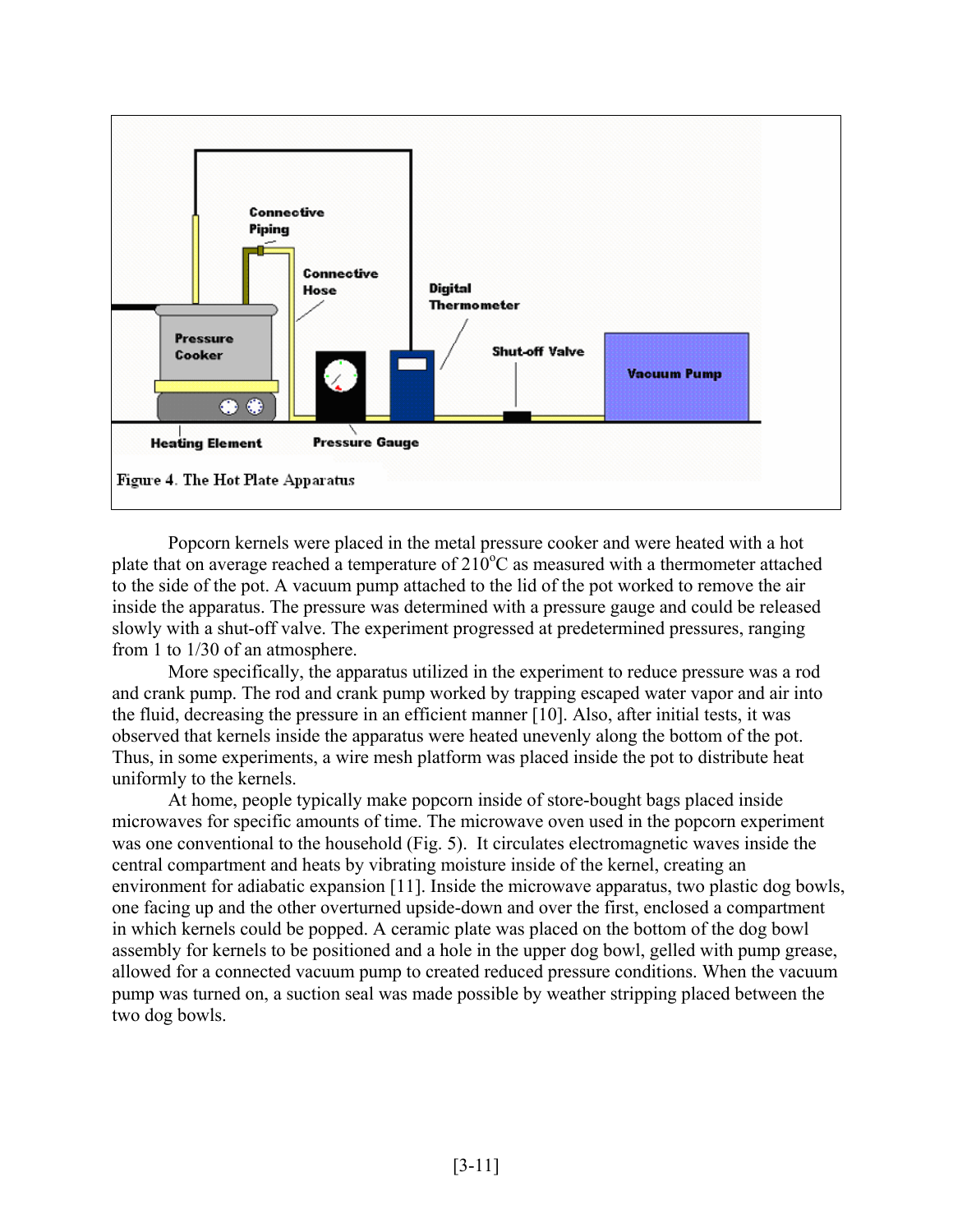

# Procedure

Essentially, the objective of our experiment was to quantify the differences found when popcorn kernels are popped in chambers having different pressures. We aimed to show that, by removing the air from the popping process, the kernels would become all-around *better* pieces of popcorn, as based on the three parameters set by the food industry,  $\sigma$ ,  $\omega$ , and π.

The popcorn industry's goal is generally to maximize  $\sigma$  and  $\pi$  while minimizing  $\omega$ . We also hoped to show that the popcorn made in lower pressure chambers were superior in terms of qualitative properties, such as taste, flavor, shape, "fluffiness," and "squishiness."

The procedures for the first-half of our experimental runs, those popped at atmospheric pressure, were rather straightforward. After picking a brand, Orville Redenbacher, we separated all the seeds into "good" and "bad" piles. The "bad" ones were misshapen, discolored, or too small. By being selective of which kernels to use, we could ensure that our results stemmed only from the popping processes and not the uneven quality of the original test seeds. The bad ones were thrown out, and the rest were deemed satisfactory for use in the experiment. We followed this screening process because it is similar to what industry does when conducting their own tests.

We then proceeded to measure out 20 g of the "good" seeds and counted the exact number of kernels. The sample was placed in an unheated pot, upon which a lid was placed. The pot was immediately lifted onto a hot plate and left there until all the kernels were popped.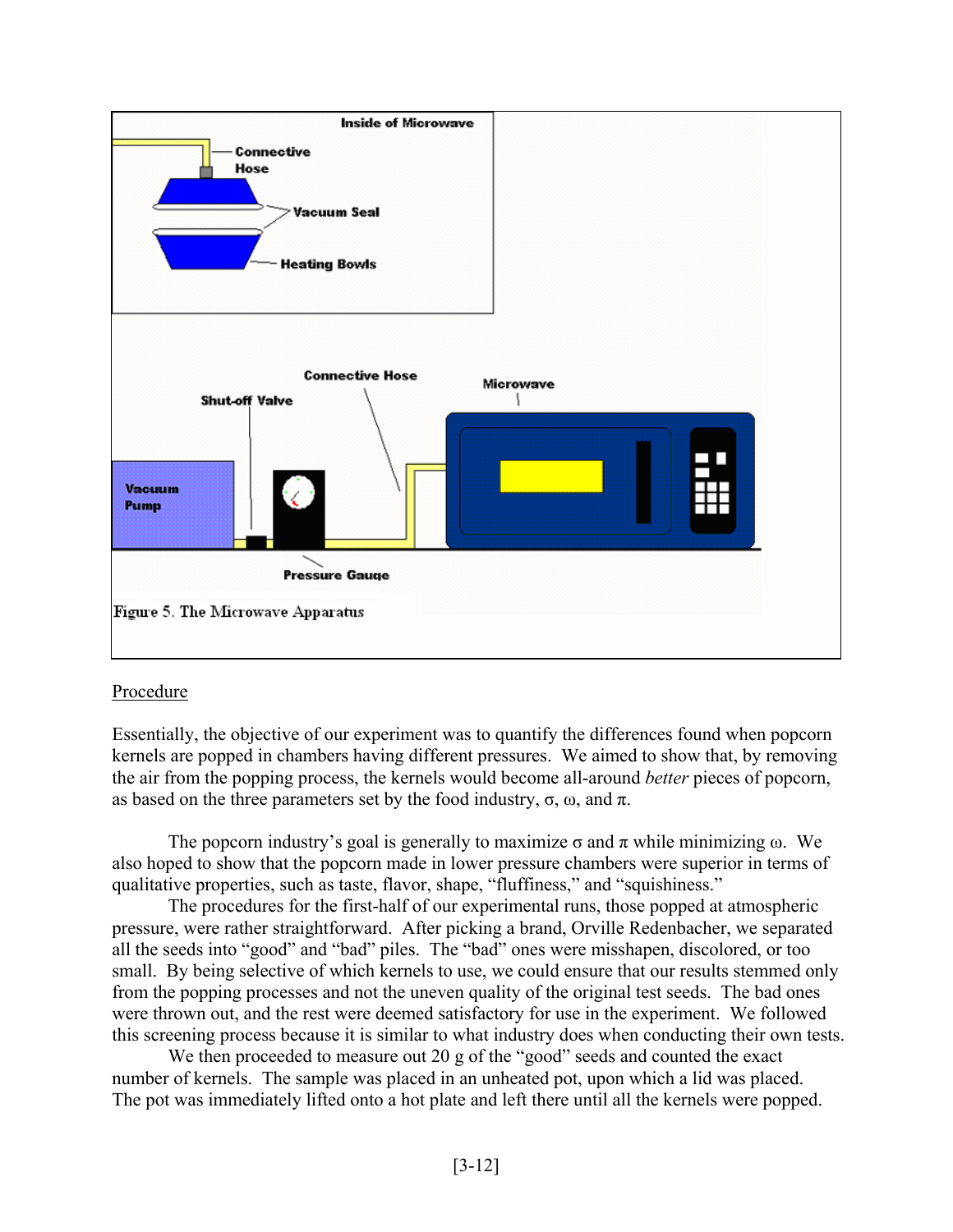Although the decision of when to remove the pot was a bit subjective, the rule of thumb was to keep the pot on for no more than 15 minutes total, and then remove it when the intervals of silence between pops was greater than roughly 5 seconds.

The newly-popped kernels were taken from the pot and poured into a graduated container, upon which we measured the total volume of the popcorn. We then counted every popped and unpopped kernel. Having now gathered all the necessary data, we calculated the σ, π, and ω values. Also, we recorded any relevant information involving the taste, shape, and "fluffiness."

The procedures for the second-half of our experimental runs, those popped in a low pressure environment, were slightly more complicated. The steps taken were the same as those of the first, up until the point where the pot was placed on the hot plate. Some connective piping attached the lid to a vacuum pump, and, in order to remove the air from within the pot, the pump was turned on. Only after we lowered the pressure within the pot was the pot actually placed onto the stove. After the popping stopped, the vacuum was turned off, and the collected air within the piping was slowly released out through a valve. We then measured the volume as well as the popped and unpopped kernels, just as before. The entire process was done multiple times. The sets of collected data could now be compared with one another, and we could begin to determine the differences between the kernels popped at various pressures.

Our experiments were not limited to those done with the pot and stove. Since so many families buy the microwavable popcorn bags, we decided to test the popping of kernels at different pressures inside a microwave, as well. A vacuum connecting to the dishes in the microwave could remove air to a desired pressure. Once the pressure was lowered, the microwave was turned on for exactly two minutes. Afterwards, the collected air was slowly released out of a valve, and the necessary data was collected from the popcorn kernels. Organic popcorn kernels in particular were used in the microwave trials.

Up until this point, the only variable discussed was the pressure. Of course, there was a plethora of other factors with which we could experiment. These variables included the mass of the sample, the specific time that the pot spent on the stove, the temperature of the stove, the setting of the microwave, the presence or absence of oil during the popping process, or the presence or absence of mesh wiring at the bottom of the pot. Any one of these variables could be altered, allowing us to see how a change in any of them affected the quality of popcorn.

## **RESULTS**

Several trials were conducted using the hot plate and the microwave. The different variables included the brand of popcorn, the level of pressure, using a bag (for microwave trials), and application of oil. In each trial, the three variables,  $\sigma$ ,  $\pi$ , and  $\omega$  were calculated.

Heating stove trials were conducted with oil and a vacuum pump with variable pressure. The results show a decrease in *ω*, the percent of unpopped kernels. It can be seen from Fig. 6 that  $\omega$  is directly proportional to the pressure inside the apparatus. In other words, as pressure increases, the percentage of waste also increases.

In addition to the decreasing percentage of waste, the volume of each popped kernel  $(\pi)$ increases when the pressure is reduced. As Fig. 7 indicates, the value of  $\pi$  is negatively proportional to pressure. While there is a substantial increase in volume, the popped kernel may not appear significantly larger.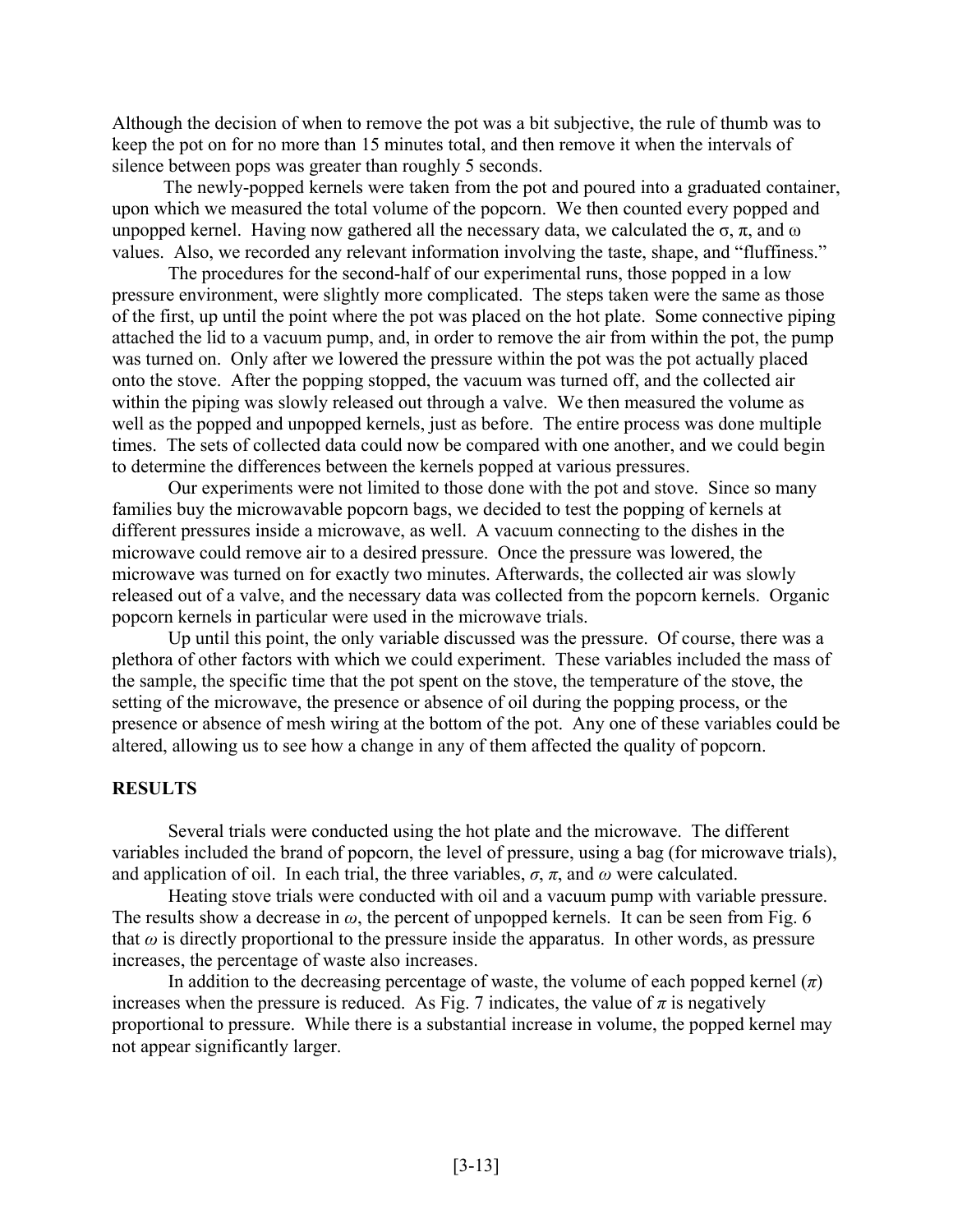The values of  $\sigma$  also increase when the pressure is decreasing. Fig. 8 shows a linear correlation between the volume per gram of popcorn and the pressure of the heating apparatus. As the pressure is reduced, the values of  $\sigma$  increase.

In another series of trials, different methods of stovetop cooking were analyzed. Using a different vacuum pump, trials were conducted dry, with a mesh, and with oil. In all three different cooking methods, there was a significant decrease in waste. Fig.9 indicates that under dry conditions at atmospheric conditions, 28.7% of the kernels were unpopped. However, when the vacuum pump is activated, the percentage decreases to 1.57%. This reflects a 27.1% decrease in the amount of unpopped kernels.

Fig. 10 shows that the volume of the popped kernels,  $\pi$ , increases with all three cooking methods. The most significant increase in volume occurred in the 20 gram oil trial, where the average size of the kernel increased from  $3.21 \text{ cm}^3$  to  $5.25 \text{ cm}^3$ .

Fig. 11 indicates that the volume per gram of popped kernels increases under oil, mesh, and dry conditions. For example, the 20 gm sample of popcorn used under dry conditions had an 89% increase in the sigma ( $\sigma$ ) value from 11.25 cm<sup>3</sup>/g to 21.25 cm<sup>3</sup>/g.

Due to the lack of adequate time to develop an effective seal, the microwave trials yielded different results than the heating stove trials. The weather stripping used in microwave trials did not completely seal the cooking chambers, so the vacuum inside the bowls was not perfectly at 1/30 atm. Nevertheless, there is a significant decrease in the amount of unpopped kernels, as Fig. 12 illustrates.

As with the heating stove trials, the volume of the popped kernels increased during the microwave trials. Fig. 13 shows that there was a 19% increase in volume between kernels popped with pressure and with reduced pressure.

The volume per gram of popped kernels,  $\sigma$  also increased in the microwave trials. Fig. 14 shows that there is a 51% increase in  $\sigma$  when the kernels are popped under reduced pressure.

After seventy trials, 8,921 kernels of popcorn were popped. There were 862 unpopped kernels, and 8,059 popped kernels. The total volume of the 8,921 kernels was 37,885 cm<sup>3</sup>.

#### Theoretical Model Compared to Laboratory Results

The actual and predicted volumes do not match perfectly because the model is very simplified as compared to the real, complex system. Therefore, we did not calculate a final volume to compare with the experimental values. The point of the project, however, is to show that the theory gives a qualitative prediction of a larger volume with decreased external pressure, which is exactly what our experiment shows. The experiment succeeded in qualitatively proving that reduced pressure yields a decreased  $\omega$  value and increased  $\pi$  and  $\sigma$  values. The model can also demonstrate the qualitative behavior of the popcorn's radius as it expands. But once again, no actual values can be compared due to the complexity of the system. When solving for R(t), some factors, such as popcorn's elasticity, limited starch and moisture content, perturbations on kernel surface, *κ* value, and other incalculable variables, could not be taken into account because of the mathematical complexities. For example, according to our theoretical model, a graph of volume versus pressure would asymptotically approach infinity as the pressure goes to zero. However, this is not possible because there are physical limitations. So instead of analyzing our data quantitatively, we must analyze it qualitatively. When viewed qualitatively, our physical results follow the predictions of our theoretical model.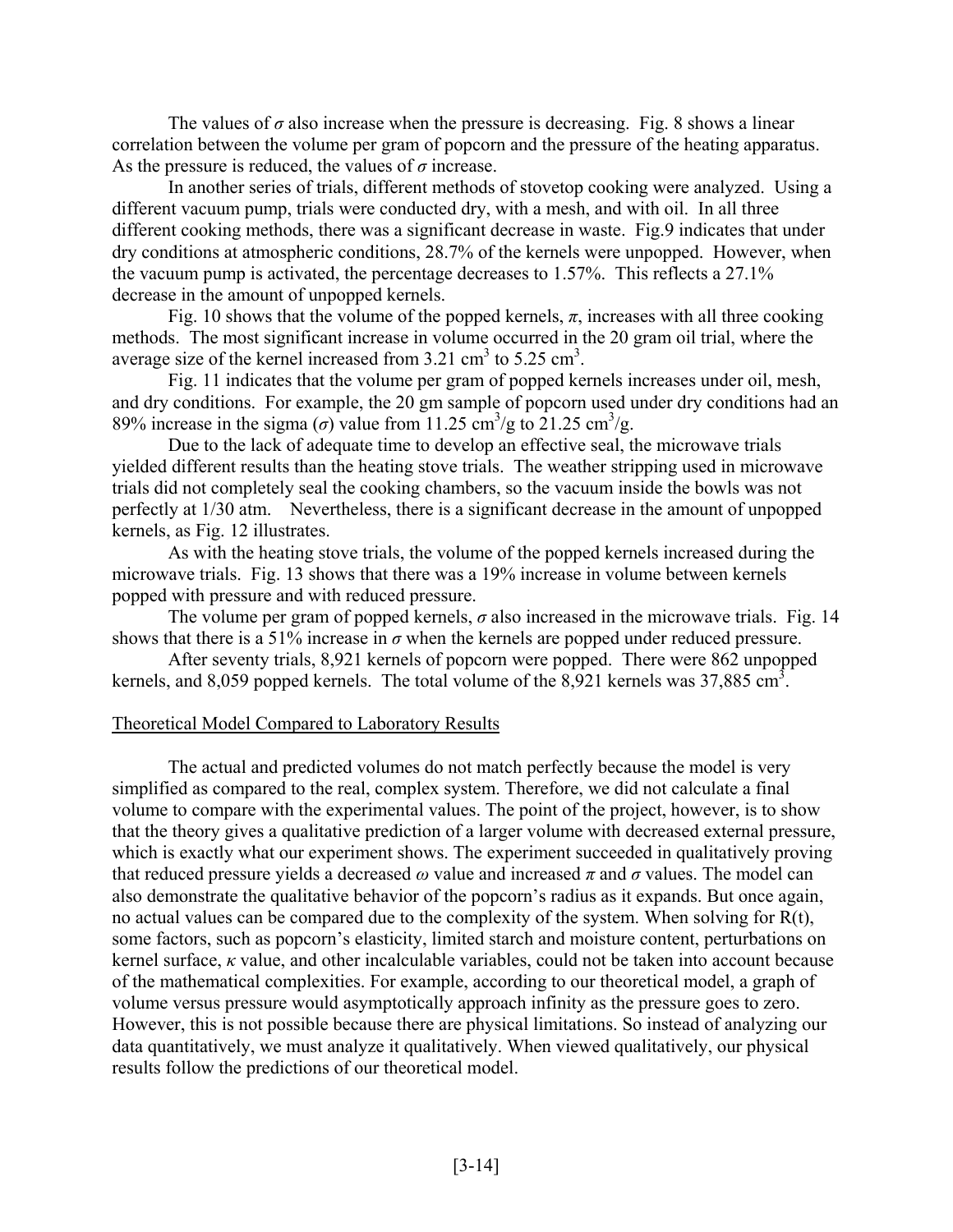



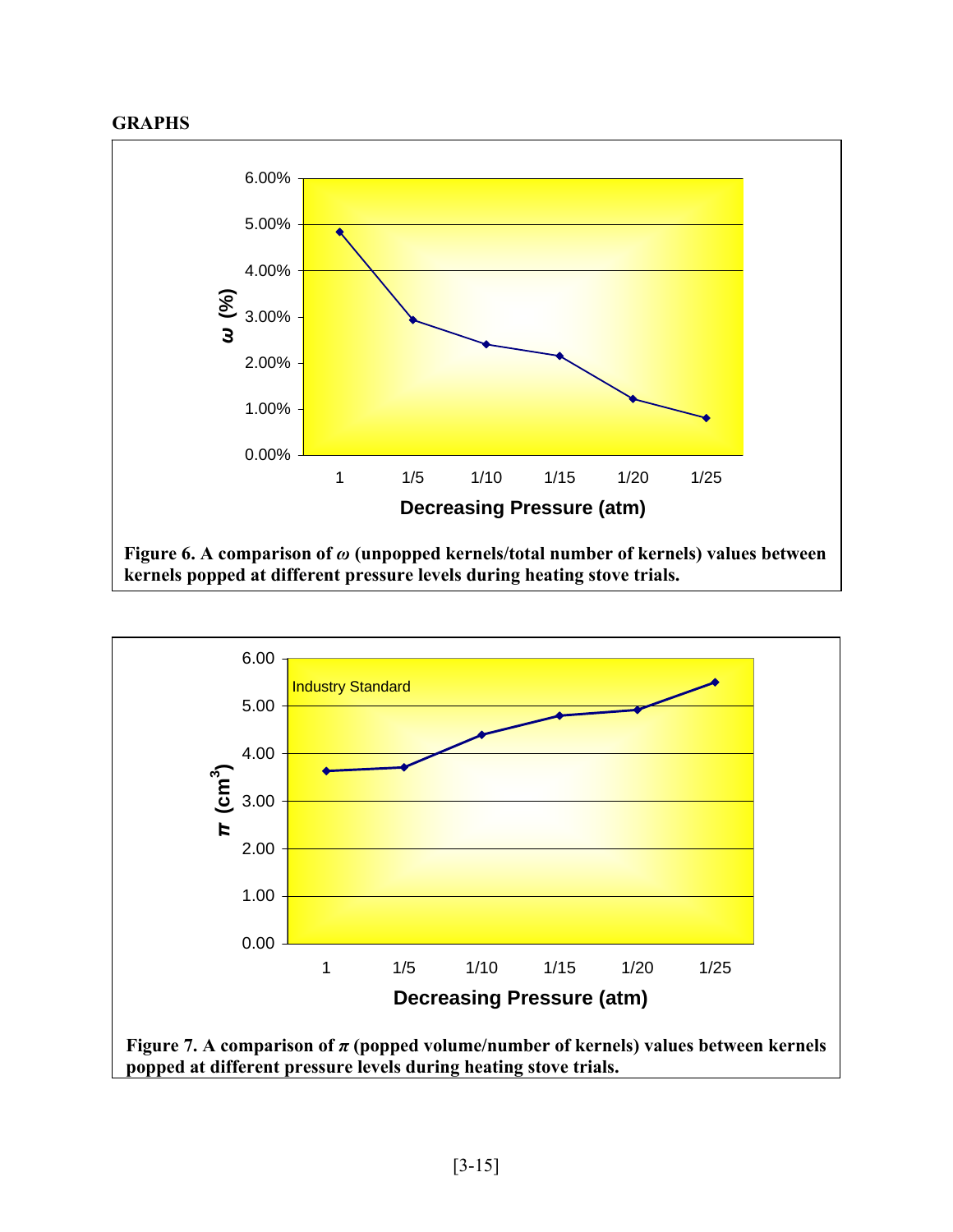





**Figure 9. A comparison of** *ω* **(unpopped kernels/total number of kernels) values between kernels popped at regular atmospheric pressure and at reduced pressure for dry, mesh, and oil methods.**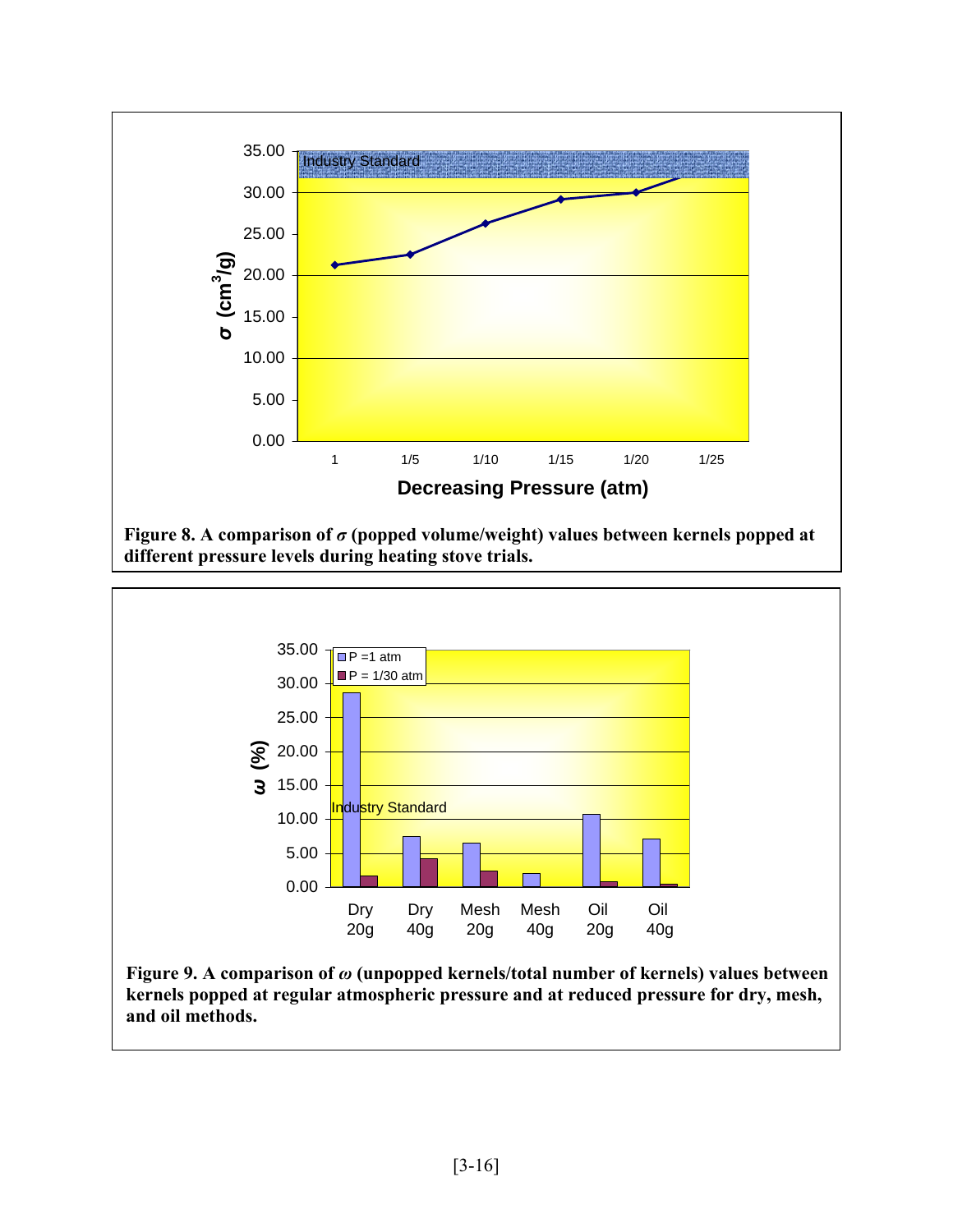



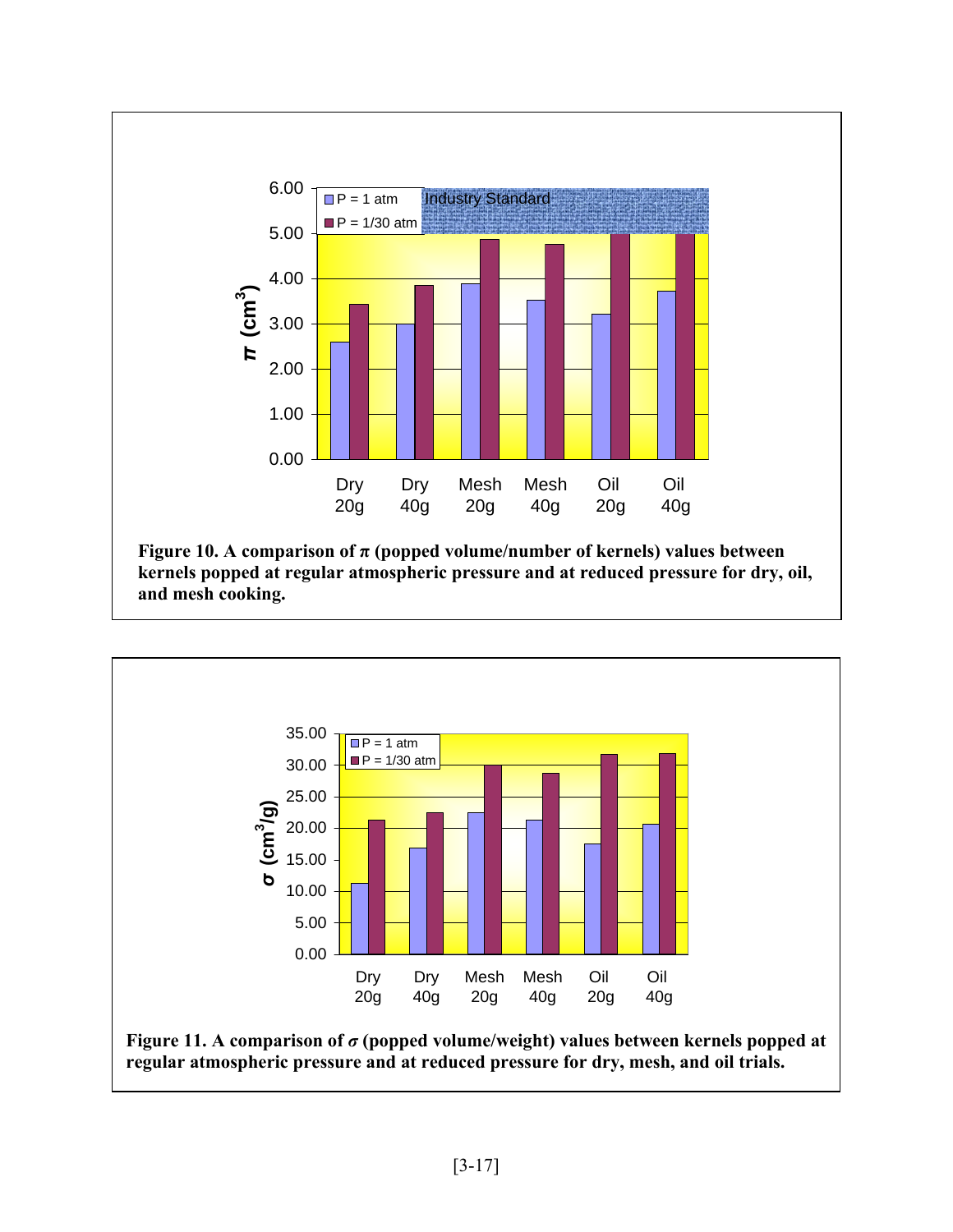

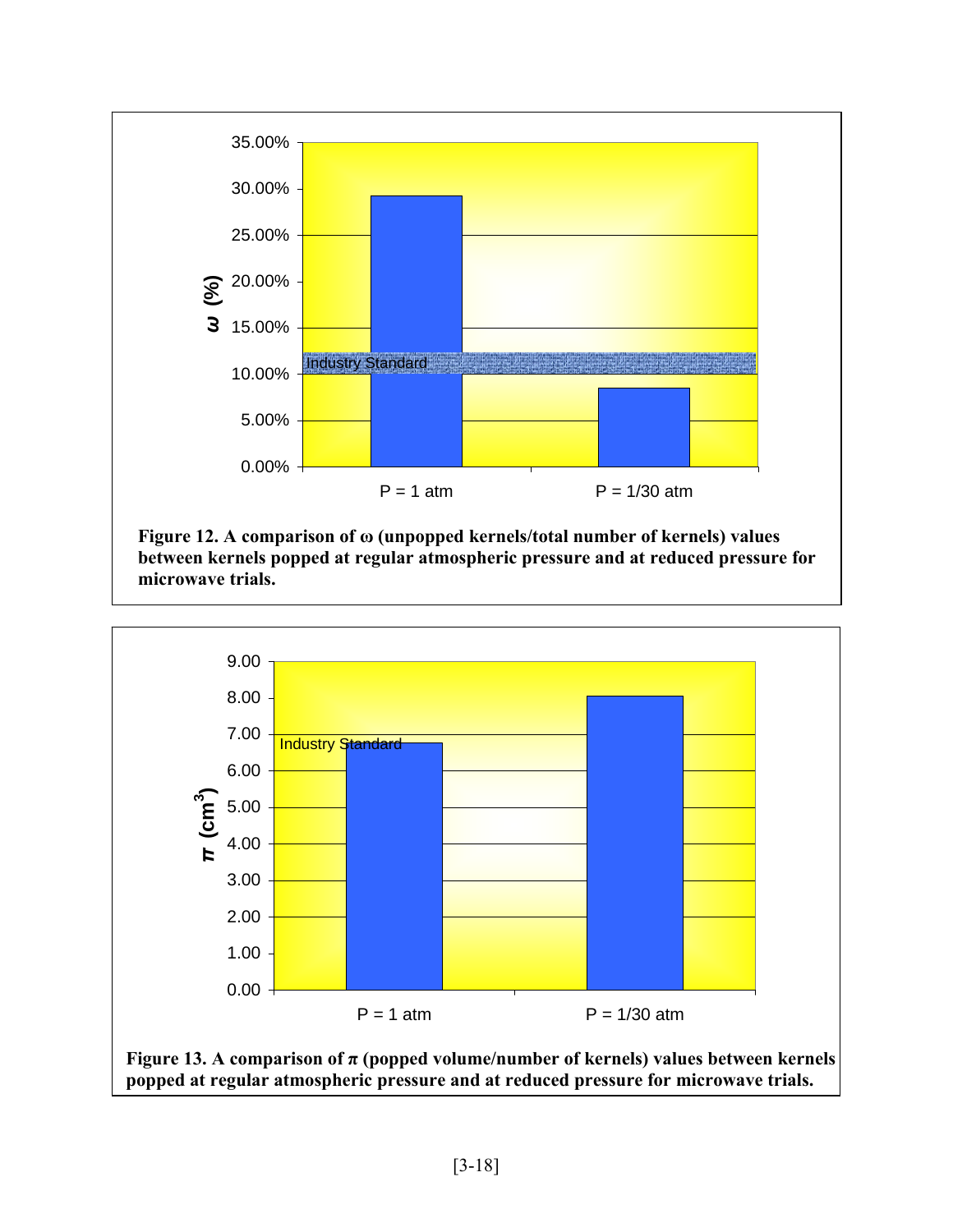

## **CONCLUSIONS**

Our data has come to show that as pressure within the popping apparatus decreases, so does the amount of waste. Also, lowering the pressure results in greater volume and flake size. Thus, pressure and volume are approximately inversely related. Looking at the mathematical calculations, our theoretical results qualitatively matched the experimental values obtained. The possible sources of error for deviation from theory to experiment include the assumption that popcorn is perfectly spherical and that there is no heat transfer between the popcorn and its surroundings. Also, some of our measurements were subject to human measurement error. These measurements include the volume of the popped kernels and the exact pressure inside the apparatus.

Our experiment showed an improvement on industry's value of *ω*, and matched industry's values of  $\sigma$  and  $\pi$ . If industry were to use the vacuum apparatus under its ideal conditions, it would see a similar increase in the latter two variables. Furthermore, industry is better capable of creating ideal conditions for popcorn to be popped. Our selections for the popcorn used were subjective and based solely on sight, whereas the industry is more selective in choosing kernels for their moisture content and size. We were able to reduce this error by having the same people sort the kernels for ideal shape and appearance.

Once again, because our laboratory equipment was not as efficient as industry's would be, we were unable to find the desired results when using the microwave apparatus. Some of these problems included a faulty seal and the inability to maintain the reduced pressure within the microwave. Also, we created our own bags of popcorn to test the effects of popping within a sealed bag in the microwave. The results show that using a larger bag yielded better tasting